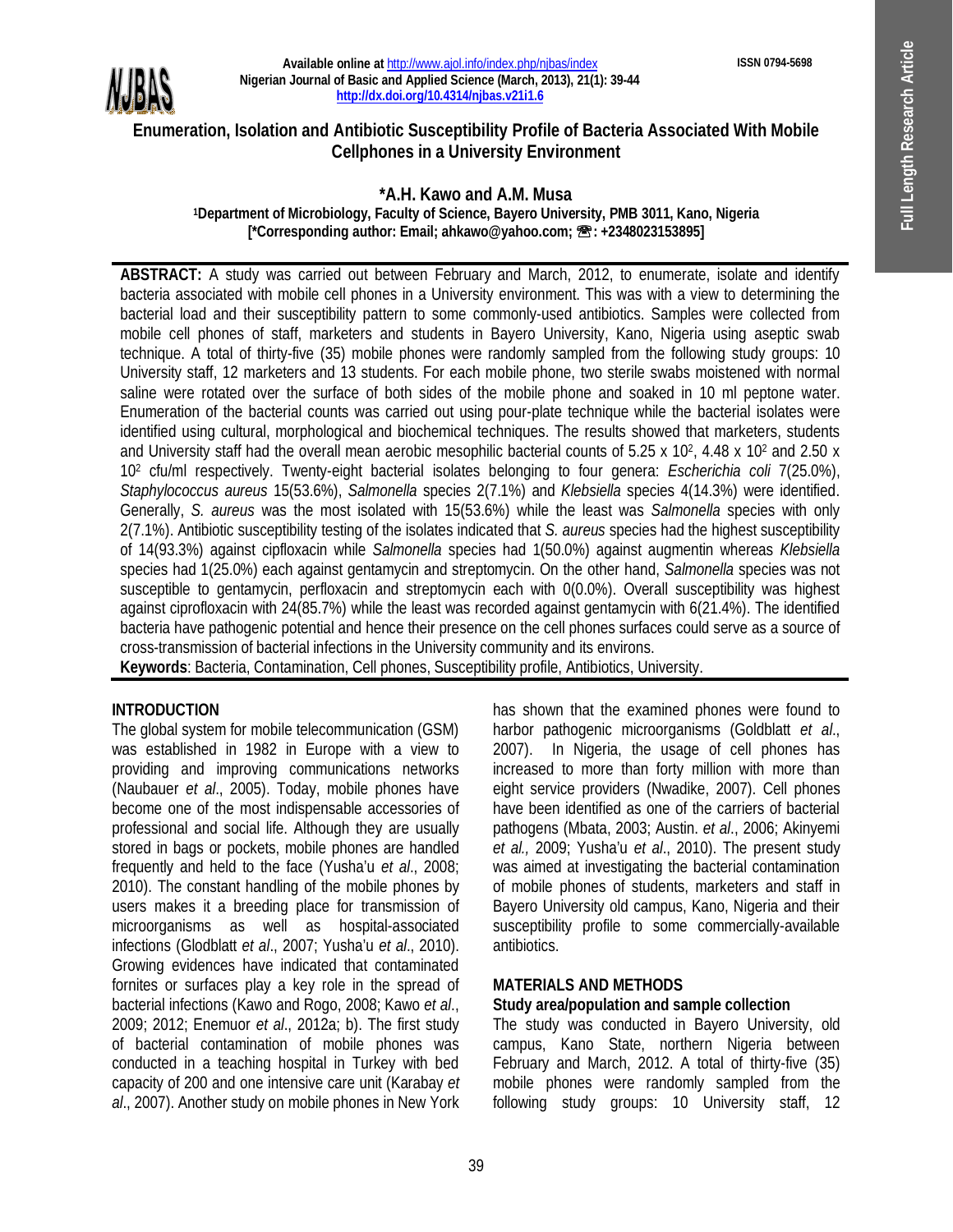marketers and 13 students. A sterile cotton swab stick was soaked in sterile peptone water to moisten it. The target phone was swabbed over its surface after which the swab stick was put quickly into its container and sealed. The cotton end was aseptically cut off and soaked in 10 ml of peptone water labeled with the specimen number and incubated at  $37\pm0.5^{\circ}$ C for 24 hours. This served as the stock culture. Same technique was employed for each of the samples (Chesebrough, 2000).

### **Enumeration of aerobic, mesophilic bacterial counts**

Aerobic, mesophilic bacterial count was determined using serial dilution technique (Chesebrough, 2000). From the stock culture in the peptone water medium (above), 1.0 ml of the sample was aseptically pipetted into a sterile test tube containing 9.0 ml of peptone water. The contents were mixed thoroughly. A quantity  $(1.0 \text{ ml})$  of the dilution from each of the test tubes  $(10^{-1} -$ –10-3 ) was aseptically pipetted and transferred into correspondingly-labeled Petri dishes in duplicates. This was followed by pouring of prepared, cooled but molten nutrient agar (oxoid) medium onto the plates. The contents were gently swirled and allowed to solidify at room temperature. Finally, the plates were aerobically incubated at  $37\pm0.5^{\circ}$ C for 24 hours. The colonies developed after the incubation period were counted and the mean count obtained was recorded and expressed in colony forming unit per milliliter (cfu/ml) of the sample analyzed.

#### **Cultural, morphological and biochemical characterization of the bacterial isolates**

Loopful of discrete colonies on nutrient agar (oxoid) medium were selected and aseptically sub-cultured onto selective and differential media (blood agar, MacConkey agar, EMB agar and mannitol salt agar media). The inoculated plates were incubated at 37±0.50C for 24 hours after which their cultural characteristics were observed and recorded. Discrete suspected colonies were further subjected to Gram's staining to characterize their morphology while biochemical tests (catalase, coagulase, citrate, indole, oxidase, urease, TSI, MR-VP and motility) were carried out to authenticate their identity (Chesebrough, 2000).

## **Antibiotic sensitivity discs**

The antibiotics used in this study were commerciallyprepared, purchased from Sabon-gari market in the metropolitan city of Kano, Nigeria. They included augmentin (3 μg), gentamycin (10 μg), amoxicillin (2S μg), perfloxacin (5 μg), ciprofloxacin (5 μg) and streptomycin (3 μg).

#### **Standardization of the inoculum and antibiotic susceptibility testing of the isolates**

The standardization of the inoculum was done according to the method of Chesebrough (2000) while the antibiotic susceptibility testing was carried out using disc-diffusion technique (Kirby-Bauer, 1996). Here, a loopful of a bacterial colony was picked and emulsified in a Bijou bottle containing 3.0 ml of normal saline. The turbidity was adjusted to the turbidity of barium sulphate (0.5McFarland standard). A cotton swab was dipped into the suspension and the swab was pressed against the side of the bottle to remove excess fluid. The inoculated swab was then streaked across the surface of nutrient agar and allowed to dry for five minutes after which sterile forceps were used to carefully remove the disc from its pack and gently pressed onto the agar surface. The plates were finally incubated at 37°C for 24 hours. After the incubation period, the diameter of zone of inhibition (clearance) was measured using a millimeter rule from the center of the disc to the edge of the circumference of the clearance zone and recorded to the nearest millimeter. The results were recorded and interpreted on the basis of Clinical and Laboratory Standards Institute guidelines (CSLI, 2005).

## **RESULTS**

Table 1 shows the overall mean aerobic, mesophilic bacterial counts and the distribution of the bacterial isolates according to the sample sources. Marketers, students and University staff had the overall mean aerobic, mesophilic bacterial counts of 5.25 x 10<sup>2</sup>, 4.48 x 10<sup>2</sup> and 2.50 x 10<sup>2</sup> cfu/ml respectively. Morphological and biochemical characteristics of the bacterial isolates are shown in Table 2, which indicated the recovery of 28 isolates comprising of four genera of *E. coli* 7(25.0%), *S. aureus* 15(53.6%), *Salmonella* species 2(7.1%) and *Klebsiella* species 4(14.3%). Results for the antibiotic susceptibility testing of the isolates (Table 3) indicated that *S. aureus* species had the highest sensitivity of 14(93.3%) against cipfloxacin while *Salmonella* species had 1(50.0%) against augmentin whereas *Klebsiella* species had 1(25.0%) each against gentamycin and streptomycin. On the other hand, *Salmonella* species was not susceptible to gentamycin, perfloxacin and streptomycin each with 0(0.0%). Overall susceptibility was highest in ciprofloxacin with 24(85.7%) while the least was recorded against gentamycin with 6(21.4%). In addition, the results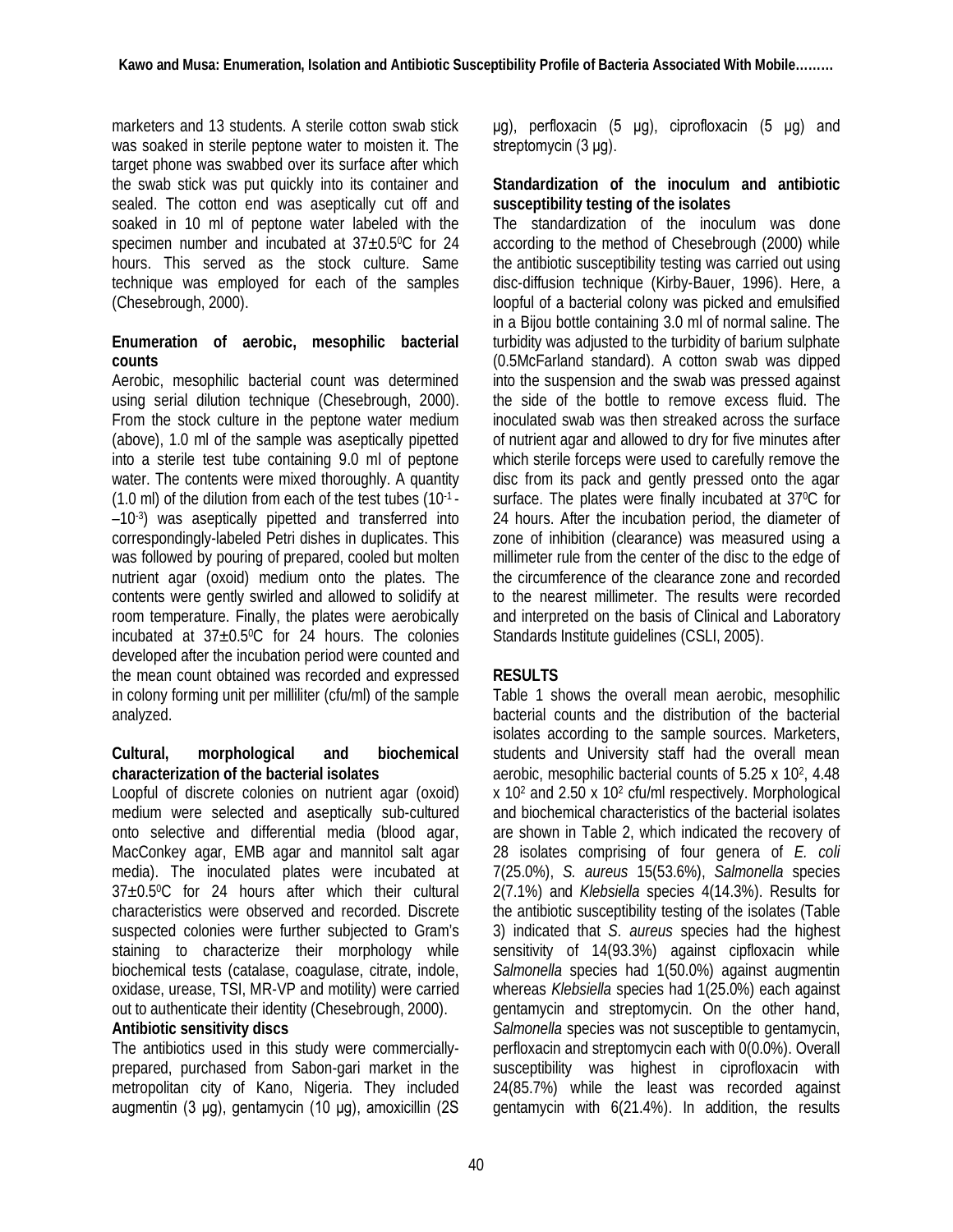(Table 3) show that generally, the bacterial isolates were moderately susceptible to amoxicillin and streptomycin with 13(46.4%) each while higher susceptibility was obtained against perfloxacin and ciprofloxacin with 23(82.1%) and 24(85.7%) respectively.

# **DISCUSSION**

The results of the present study (Table 1) showed that marketers had the highest contamination of bacterial agents with 12(100.0%) followed by the University staff with 7(70.0%) while students had the lowest of 9(69.2%). The overall mean aerobic, mesophilic bacterial counts of 5.25 x 10<sup>2</sup>, 4.48 x 10<sup>2</sup> and 2.50 x 10<sup>2</sup> cfu/ml were also recovered from the marketers, students and University staff respectively. The high prevalence of bacteria isolated from mobile phones of the marketers might be as a result of multiple usages and/or long-time exposure to environment especially those handling raw vegetables and meat (Akinyemi *et al.,* 2009; Famurewa and David, 2009). The frequency of use and exposure of mobile phones to environmental surfaces including the hands and skins of users could have also determined the degree of contamination of these phones (Mohammed *et al*., 2006). Similarly, poor handling, among other factors, might account for the high level of the bacterial load in the phones of the marketers compared to the students and University staff. In addition, improved personal hygiene generally observed among the students and university staff could be the reason for this observation (Akinyemi *et al.,* 2009). Brady *et al* (2006) had documented that combination of constant handling and heat generation provides a favorable breeding ground for microbes that are normally found on our skin. Generally, all the sampled groups had viable counts lower than 10<sup>6</sup> cfu/ml (Table 1). This is therefore within WHO (1980) accepted limit for microbial contamination for any surface sample. WHO (1980) reported that contact surfaces should not exceed 1.20 x 10<sup>6</sup> cfu/ml. The results obtained in this study are however, contrary to the findings of Yusha'u *et al* (2010) who reported a gross contamination rate of both commercial and personal mobile phones in some locations within Kano metropolis. The variation in sample size could have been the reason for this observation. *Staphylococcus aureus* was the most prevalent bacterial agent isolated with 15(53.3%) of all the mobile phones of the study subjects evaluated. This corresponds with the findings of Famurewa and David (2009) in which *S. aureus* was the most frequently encountered bacterial agent

isolated from 32.9% of the samples evaluated. Akinyemi *et al* (2009) have documented that this may be because this type of bacterium increases in optimum temperature as phones are kept warm in pockets, handbags and brief cases. In addition, the high occurrence rate of *S. aureus* could be traced to the fact that it is abundant in human body especially as a normal flora of the skin. It is also reported to contribute 40-50% nasal carriers in humans (Uabol-Egbenni, 2003). On the other hand, the low occurrence of *Klebsiella* species might be associated with the fact that this bacterium is present in the respiratory tract and faeces of about 5% normal individuals (Chesebrough, 2000). The occurrence of *Salmonella* species, though recovered in low numbers from only the marketers and students, and being potential pathogens, could have been as a result of community-acquired infections (Togoe *et al*., 2011). Thus, these organisms could have come in contact with the cell phones through soil, clothing, food and/or hands of the users (Uabol-Egbenni, 2003). The organisms recovered in the present study are all potential disease-causing agents. For example, *S. aureus* could elaborate toxins in foods, which are dangerous to human and other animal health (Ogbini and Omu, 1986). Thus, it has been known to be responsible for food intoxication and poisoning (Wieneke *et al*., 1993) while *Salmonella* and *Klebsiella* species are variously responsible for intestinal and respiratory infections, enteritis and stomach disorders (Garba, 2002). The roles of these organisms in both nosocomial and community-acquired infections have been well documented (Akinyemi *et al*., 2007; 2009; Brady *et al*., 2006; Borer *et al*., 2005; Glodblatt *et al*., 2007; Hota, 2004). The frequent handling of both the mobile and money could also make it easy for cross contamination (Kawo *et al*., 2009; Yusha'u *et al*., 2010). On the overall, the total resistance of the *Salmonella* species against some of the tested antibiotics (gentamycin, perfloxacin and streptomycin) and the low susceptibility of the isolates generally to gentamycin (Table 3) could be attributed to common use of these antibiotics as observed in previous studies presenting public health problems (Tagoe *et al*., 2011). In addition, gross misuse of these antibiotics in chemotherapy especially in this part of the country could explain the reason for this observation as earlier reported by Kumurya *et al* (2010).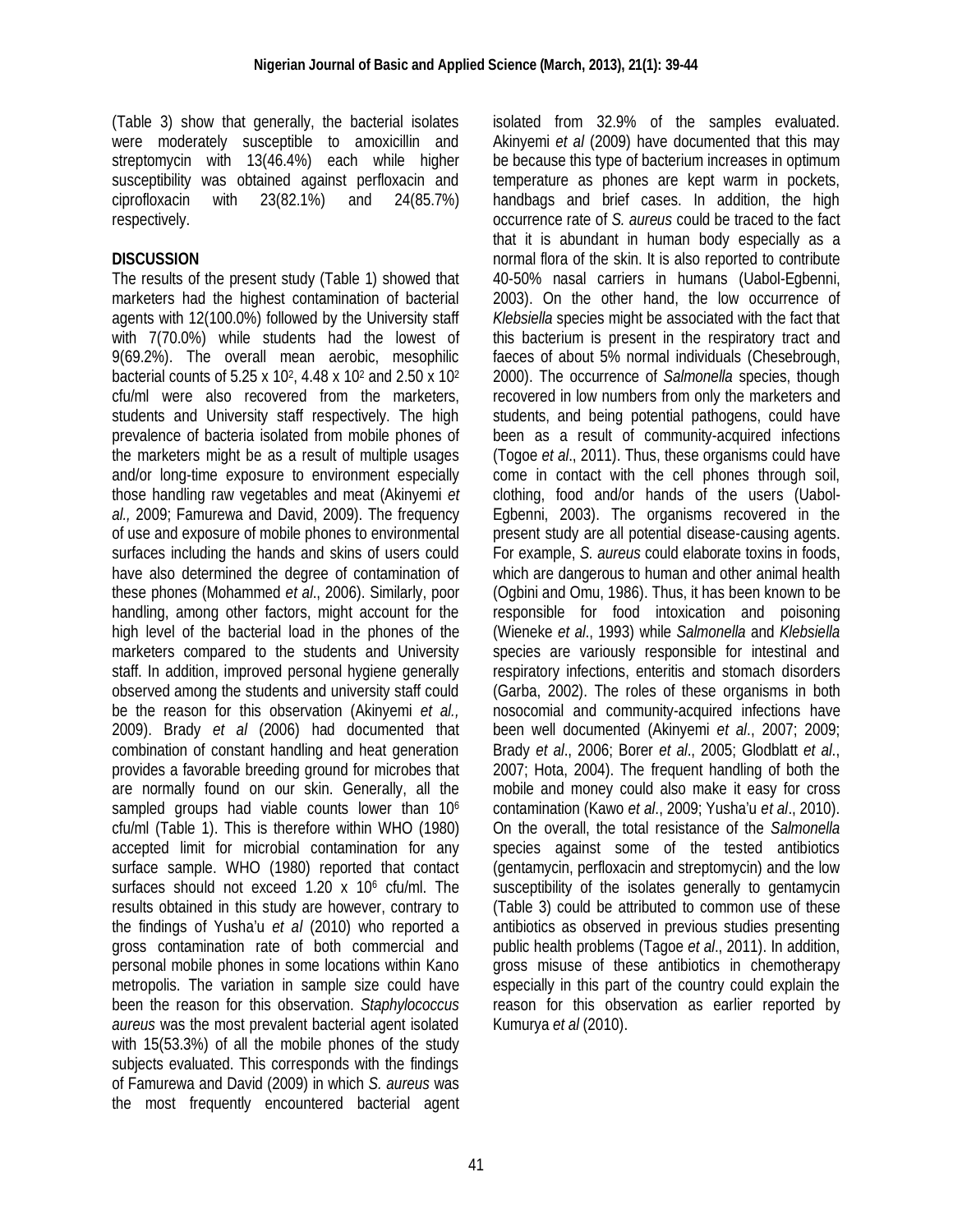|                  |                                     |                                  | *Bacteria isolated       |                       |                       |                     |  |  |  |
|------------------|-------------------------------------|----------------------------------|--------------------------|-----------------------|-----------------------|---------------------|--|--|--|
| Sample<br>Source | **Number of<br>samples<br>collected | Number of<br>positive<br>samples | Staphylococcus<br>aureus | Klebsiella<br>species | Salmonella<br>species | Escherichia<br>coli |  |  |  |
|                  |                                     |                                  |                          |                       |                       |                     |  |  |  |
| <b>Marketers</b> | 12(5.25 x<br>10 <sup>2</sup>        | 12 (100.0)                       | 5(41.7)                  | 3(25.0)               | 1(8.3)                | 3(25.0)             |  |  |  |
| <b>Staff</b>     | 10(2.50x<br>10 <sup>2</sup>         | 7(70.0)                          | 4(57.1)                  | 1(14.3)               | <b>ND</b>             | 2(28.6)             |  |  |  |
| <b>Students</b>  | 13(4.48 x<br>10 <sup>2</sup>        | 9(69.2)                          | 6(66.7)                  | <b>ND</b>             | 1(11.1)               | 2(22.2)             |  |  |  |
| Total            | 35(4.08x 10 <sup>2</sup> )          | 28 (80.0)                        | 15 (53.6)                | 4(14.3)               | 2(7.1)                | 7(25.0)             |  |  |  |

**Table 1:** Overall mean aerobic, bacterial counts and distribution of the bacterial isolates according to the sample source

\*Values in brackets are percentages \*\*Figures in brackets are the overall mean bacterial counts in cfu/ml) ND = Not detected

**Table 2:** Morphological and biochemical characteristics of the bacterial isolates Gram's reaction Indole MR VP Citrate Catalase Urease Motility Oxidase Coagulase TSI No. of isolates **Organism** identified Gramnegativ e rods + + - - NA NA NA NA NA NA 07 *E. coli* Grampositive cocci NA NA NA NA + + - - + NA 15 *S. aureus* Gramnegativ e rods - + - + NA - + NA NA NA 02 *Salmonella* species Gramnegativ e rods - - + + NA + - NA NA + 04 *Klebsiella* species

 $NA = Not applicable$ , - = Negative, + = Positive.

**Table 3:** Antibiotic susceptibility profile of the bacterial isolates (figures in brackets are percentages)

| <b>Bacterial Isolate</b> | <b>Number</b>                  | <b>GEN</b><br>Ί0      | AUG $(3\mu q)$ | <b>AMX</b>       | $PFX(5\mu q)$ | $CPX(5\mu q)$             | <b>STR</b> |
|--------------------------|--------------------------------|-----------------------|----------------|------------------|---------------|---------------------------|------------|
|                          | isolated                       | µg)                   |                | (25µg)           |               |                           | (3µg)      |
| Escherichia coli         | 7(25.0)                        | 2(28.6)               | 4(57.1)        | 1(10.0)          | 7(100.0)      | 5(71.4)                   | 2(28,6)    |
| Staph. aureus            | 15(53.6)                       | 3(20.0)               | 8(53.3)        | 8(53.3)          | 12(80.0)      | 14 (93.3)                 | 10(66.7)   |
| Salmonella spp.          | 2(7.1)                         | 0(0.0)                | 1(50.0)        | 2(100.0)         | 0(0.0)        | 2(100.0)                  | 0(0.0)     |
| Klebsiella species       | 4(14.3)                        | 1(25.0)               | 4(100.0)       | 3(75.0)          | 4(100.0)      | 3(75.0)                   | 1(25.0)    |
| Total                    | 28 (100.0)                     | 6(21.4)               | 17(60.7)       | 13(46.4)         | 23(82.1)      | 24(85.7)                  | 13 (46.4)  |
| $\cdots$                 | $\sim$ $\sim$ $\sim$<br>$\sim$ | $\sim$ $ \sim$ $\sim$ | $\sim$         | $\sim$<br>$\sim$ | .             | .<br>$\sim$ $\sim$ $\sim$ |            |

KEY: AUG = Augmentin, PFX = Perfloxacin, GEN = Gentamycin, CPX = Ciprofloxacin, AMX = Amoxicillin, STR = Streptomycin.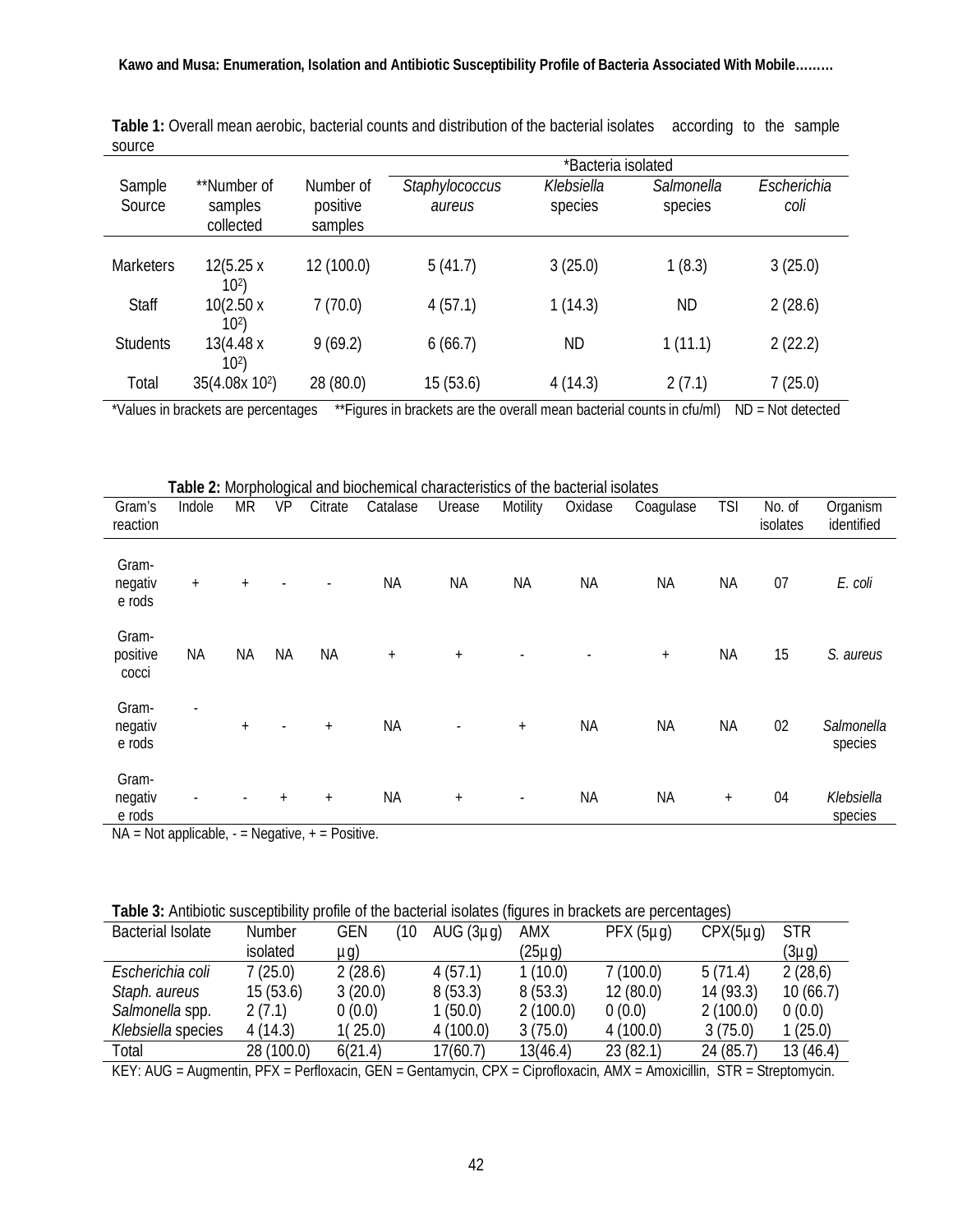### **CONCLUSION**

The study show that the mobile phones examined were loaded with large numbers of bacterial including potential disease-causing ones. The results therefore highlight the health implications of using other people's phones as they could be loaded with microorganisms capable of causing various diseases and infections. Thus, cell phones could serve as vehicles of diseases.

### **RECOMMENDATIONS**

Since restriction or even prohibition of the use of GSM handsets such devices may prove impractical in a public setting, strategies for preventing disease transmission are needed, especially given the risk of continuing contamination through hand–to–cell phone contact. Such strategies should target behavior controls of GSM handsets users. In addition, the following should be considered:

- a. Frequent hand cleansing, especially with instant hand sanitizers is the most significant step to help prevent faeco-oral and droplet transmissions.
- b. The cell phones should be handled in a manner that does not get contaminated with dirt and/or disease-causing agents.
- c. The cell phones should be regularly cleaned with relevant disinfectants.
- d. Covering the mouth or nose when coughing or sneezing decreases droplet spread and makes hand cleansing even more important.

## **REFERENCES**

- Akinyemi, K.O, Barmiro, B.S. and Coker, A.O. (2007). Salmonellosis in Lagos, Nigeria: Incidence of *Plasmodium falciparum* associated co–infection, pattern of antimicrobial resistance and emergence of reduced susceptibility of fluroquinolones. *Journal of Health, Population and Nursing,* **25:** 351–358.
- Akinyemi, K.O., Audu, D.A., Olabisi, O.A. and Akintoye, O.C. (2009). The potential role of mobile phones in the spread of bacterial infections. *Journal of Infectious Diseases,* **3(8):** 628-632.
- Austin, D.J., Kristinsson, K..G. and Anderson, R.M. (2006). The relationship between the volume of antibacterial consumption in human communities and frequency of resistance. *Journal of American Medical Information,* **96:** 1152–1156.
- Brady, R.R., Wasson. A., String, I., Mc-Allister, C. and Damani, N.N. (2006). Is your phone bugged?: The incidence of bacteria known to cause

nosocomial infection in health care workers mobile phones. *Journal of Hospital Infections,* **62:**123– 125.

- Borer, A., Rozalia, S. E., Nechama, P., Eytan, H., Ronit, T., Klaris, R. and Francis, S. (2005). Cell phones and *Acinobacter* transmission*. Emerging Infectious Diseases,* **11(1):** 1160–1161.
- Bures, S., Fish-Brain, J.T., Uyehana, C.F., Parker, J.M. and Berg, B.W. (2000). Computer keyboard and faucet handles as reservoirs of nosocomial pathogens in intensive care unit*. American Journal of Infections and Control,* **28:** 446–471.
- Chesebrough, M. (2000). *Medical laboratory manual for tropical countries Volume 11*. Second edition, University Press, Cambridge, Great Britain, 377pp.
- Clinical and Laboratory Standards Institute (2005). Performance for antimicrobial susceptibility testing. *Fifteenth Informational Supplement*  **3(1):**100–515
- Enemuor, S.C., Apeh, T.A. and Oguntibeju, O.O. (2012a). Microorganisms associated with computer keyboards and mice in a university environment. *African Journal of Microbiology Research,* **6(20):** 4424-4426.
- Enemuor, S.C., Victor, P.I. and Oguntibeju, O.O. (2012b). Microbial contamination of currency counting machines and counting room environments in selected commercial banks. *Scientific Research and Essays,* **7(14):** 1508- 1511.
- Famurewa, O. and David, O.M. (2009). Cell phones: A medium of transmission of bacterial pathogens. *World Rural Observations,* **1(2):** 69-72.
- Garba, C. (2002). Attachment of *Staphylococcus aureus* to different plastic tubes *in-vitro*. *Journal of Medical Microbiology,* **40(1):** 37-42.
- Glodblatt, J.G., Krief, I., Haller, T.D., Milloul, V. Six-Smith, D.M., Srugo, I. and Potasman, I. (2007). Use of cellular telephones and transmission of pathogens by medical staff in New York and Israel. *Infections Control of Hospital and Epidemiology,* **28:** 500–503.
- Hassan, A.N., Birt, D.M. and Frank, J.F. (2004). Behavior of *Listeria monocytogens* in a *Pseudomonas putida* biofilm on a condensable forming surface. *Journal of Food Protection,* **67(2):** 322–327.
- Hota, B. (2004). Contamination, disinfection and cross colonization of hospital surface reservoirs for